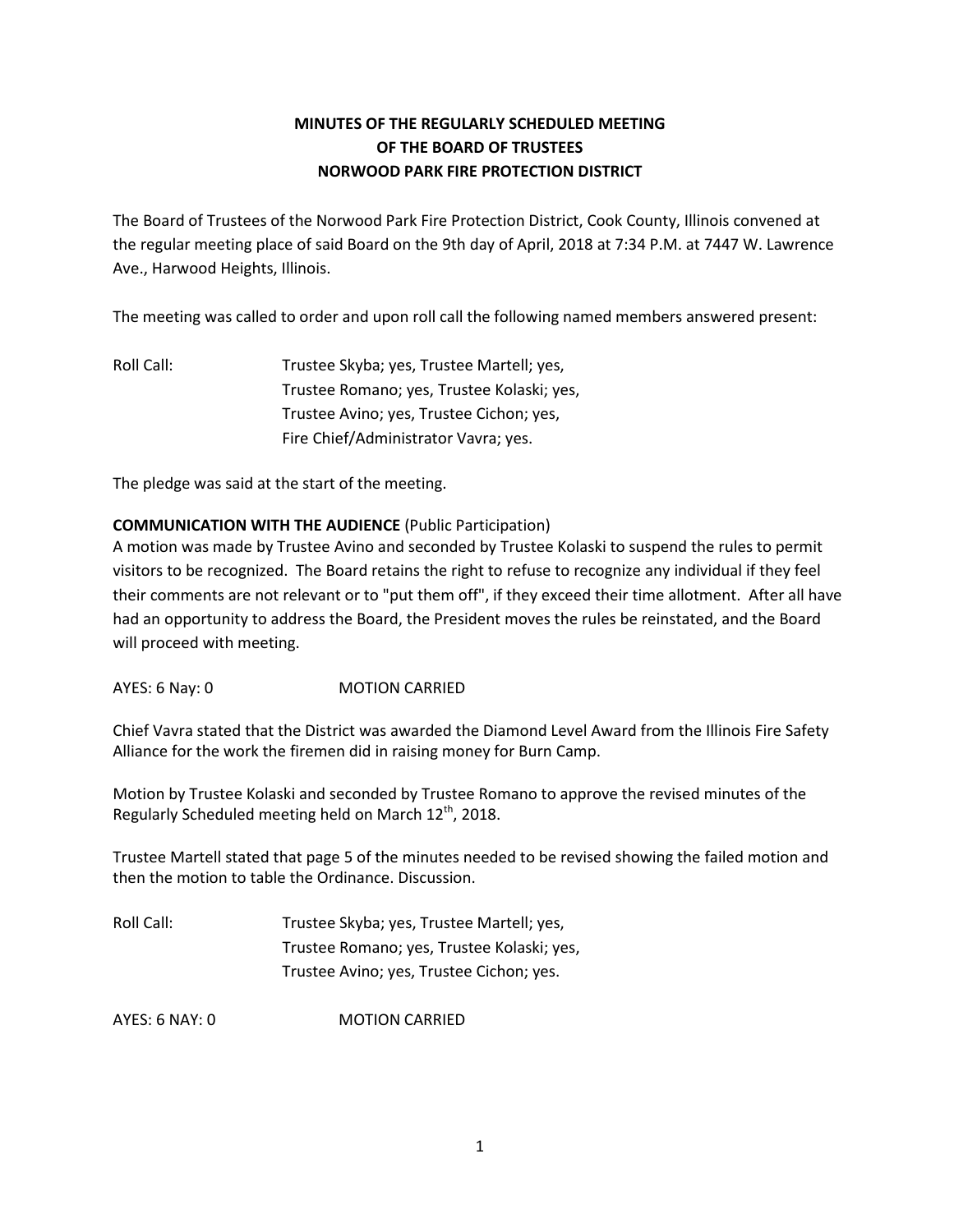Motion by Trustee Cichon and seconded by Trustee Avino to approve the minutes of the Special meeting held on March 26<sup>th</sup>, 2018.

Roll Call: Trustee Skyba; yes, Trustee Martell; yes, Trustee Romano; yes, Trustee Kolaski; yes, Trustee Avino; yes, Trustee Cichon; yes.

AYES: 6 NAY: 0 MOTION CARRIED

Motion by Trustee Kolaski and seconded by Trustee Romano to approve and keep closed the minutes of the Closed Session meeting held on March 12<sup>th</sup>, 2018.

Roll Call: Trustee Skyba; yes, Trustee Martell; yes, Trustee Romano; yes, Trustee Kolaski; yes, Trustee Avino; yes, Trustee Cichon; yes.

AYES: 6 NAY: 0 MOTION CARRIED

Motion by Trustee Cichon and seconded by Trustee Kolaski to approve and keep closed the minutes of the Closed Session meeting held on March  $26<sup>th</sup>$ , 2018.

Roll Call: Trustee Skyba; yes, Trustee Martell; yes, Trustee Romano; yes, Trustee Kolaski; yes, Trustee Avino; yes, Trustee Cichon; yes.

AYES: 6 NAY: 0 MOTION CARRIED

Motion by Trustee Romano and seconded by Trustee Skyba to approve payment of all current disbursements in the amount of \$399,551.79.

Trustee Martell asked Chief Vavra questions regarding the payment of certain checks. Discussion.

| Roll Call: | Trustee Skyba; yes, Trustee Martell; yes,  |
|------------|--------------------------------------------|
|            | Trustee Romano; yes, Trustee Kolaski; yes, |
|            | Trustee Avino; yes, Trustee Cichon; yes.   |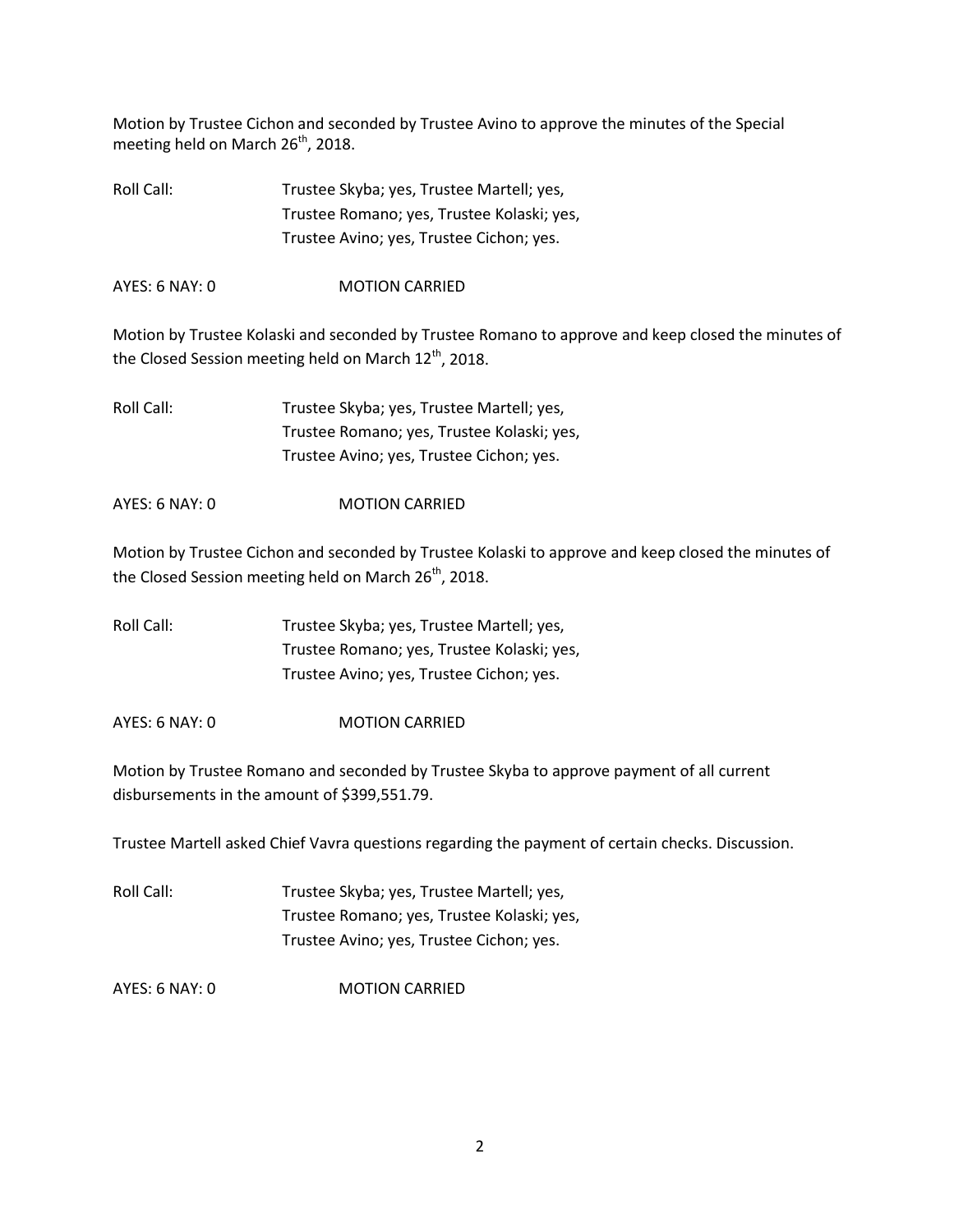#### **TREASURER'S REPORT**

# Schedule of Assets (Arising from Cash Transactions) March 31st, 2018

| Assets                                                       |                |
|--------------------------------------------------------------|----------------|
| Checking and money market accounts (interest rate-APY):      |                |
| Byline Bank checking #4303503 (0.046%)                       | 12,769.95      |
| Byline Bank money market #4303498                            | 1,446,227.32   |
| Byline Bank ambulance billing money market #4304492 (0.295%) | 427,529.69     |
| Byline Bank-Medical #1003102                                 | 4,135.58       |
| Byline Bank- FSA #9990034868                                 | 3,973.42       |
| Total checking and money market accounts                     | \$1,894,635.96 |
| Certificates of deposit (interest rate and maturity):        |                |
| Belmont Bank (1.25%, 09/10/18)                               | 645,371.29     |
| Belmont Bank (1.00% 08/05/18)                                | 129,522.90     |
| Belmont Bank (1.35% 06/23/18)                                | 438,554.71     |
| Belmont Bank (1.00% 08/21/18)                                | 537,892.20     |
|                                                              |                |

Belmont Bank (1.00% 07/19/18) 380,034.48 Total certificates of deposit **by a strategies of the strategies of the strategies** of the strategies of the strategies of the strategies of the strategies of the strategies of the strategies of the strategies of the strat Total checking, money market and certificates of deposit  $$4,026,011.54$ 

Motion by Trustee Martell and seconded by Trustee Romano to approve the Treasurer's report as presented from the Financial Statement for March 2018.

Trustee Romano stated it was nice to see accounts payable below \$400,000. Discussion on property tax money received and how we are a little low from his projections. As we get to the end of the year we will have to dip into the reserves.

Trustee Martell stated that the ambulance billing is doing well. Discussion on excess expenses versus revenue by the end of the year, stating that we will have a cash shortfall of about \$400,000. Trustee Martell states that these financials are prepared by Lauterbach and Amen and it is not hocus pocus.

Roll Call: Trustee Skyba; yes, Trustee Martell; yes, Trustee Romano; yes, Trustee Kolaski; yes, Trustee Avino; yes, Trustee Cichon; yes.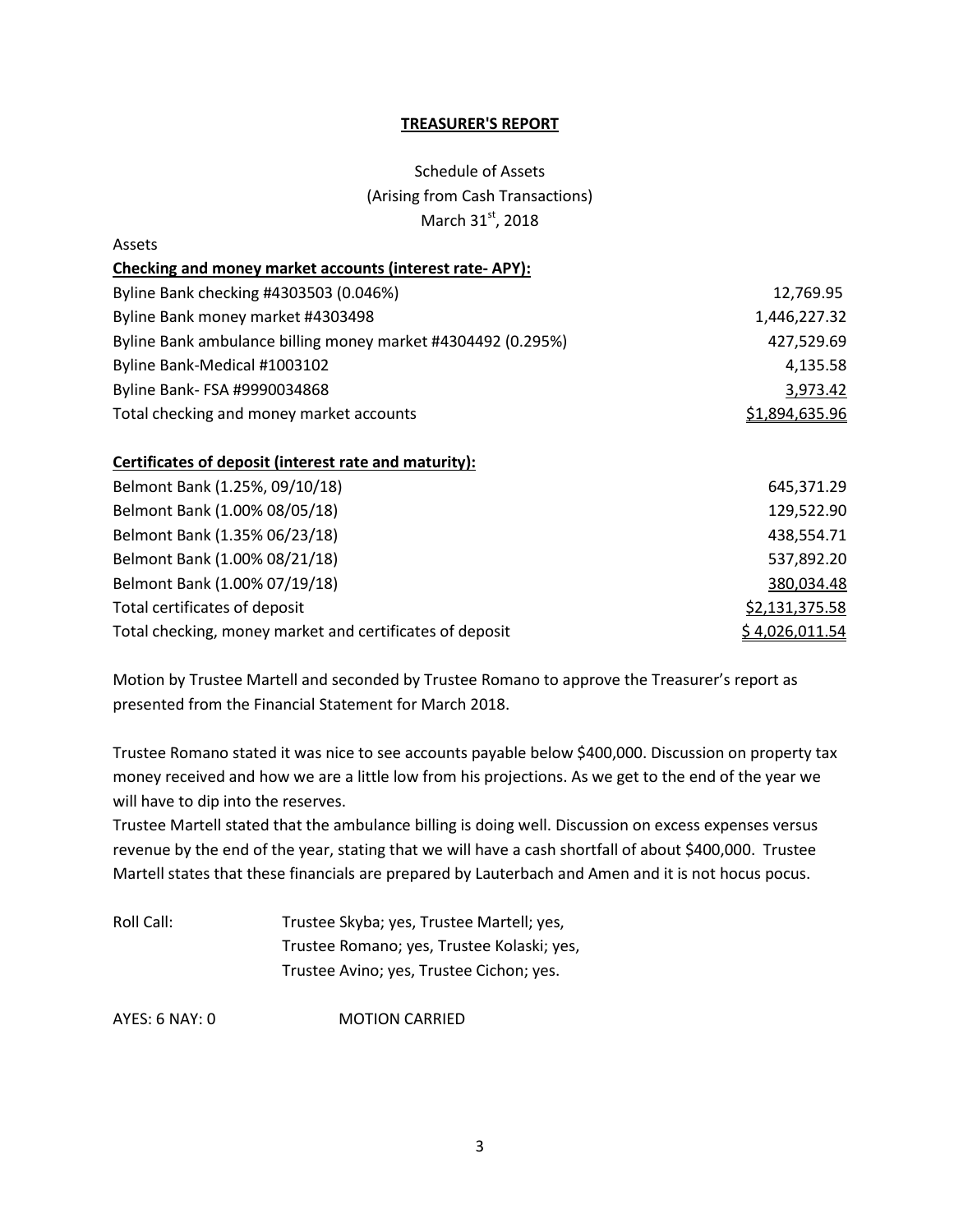#### **Chiefs' Report:**

Chief Vavra stated that his report was given to all trustees.

Ethic Statements are due by May  $1<sup>st</sup>$  and they went to your Norwood Park emails.

Chief will be on vacation the last week of the month.

Discussion on purchasing an ambulance as a reserve, through American Response Vehicle (ARV) for \$4,500 and then they will buy it back for \$4,500. This is the only way the Illinois Department of Health will certify the ambulance. Maintenance and repairs will be the District's responsibility during that time.

Discussion on the power cots. Norwood Park Township will be paying for one cot. Trustee Martell states that we will need an intergovernmental agreement.

Trustee Skyba states that the font size needs to change in the Chief's report; he feels it is too difficult to see. Chief states that this will be changes made.

Motion by Trustee Martell seconded by Trustee Romano to approve the Chief's report for March 2018.

AYES: 6 NAY: 0 MOTION CARRIED

**President's Report:** Trustee Martell stated the need to start the interview process for the Commissioners roll. He would like the Chief to work on charging fees for inspections and have the attorney draft agreements with the Villages and Cook County. Also, the Finance Committee needs to start looking into banks for a line of credit.

Discussion on what the expected amount of the fees for inspections will be. Chief states that 90% would be \$50-\$100 fee.

#### **Committee Reports:**

Finance & Information Technology Committee- Trustee Romano stated they need to meet to discuss the inspection fees, the budget process and the line of credit.

Building and Equipment Committee- Trustee Avino stated the Chief pulled the prints for the building.

Policy Committee- Trustee Kolaski stated there is nothing at this time.

Strategic Planning Committee- Trustee Martell states we need to have a meeting.

Human Capital Committee- Trustee Skyba stated there is nothing at this time.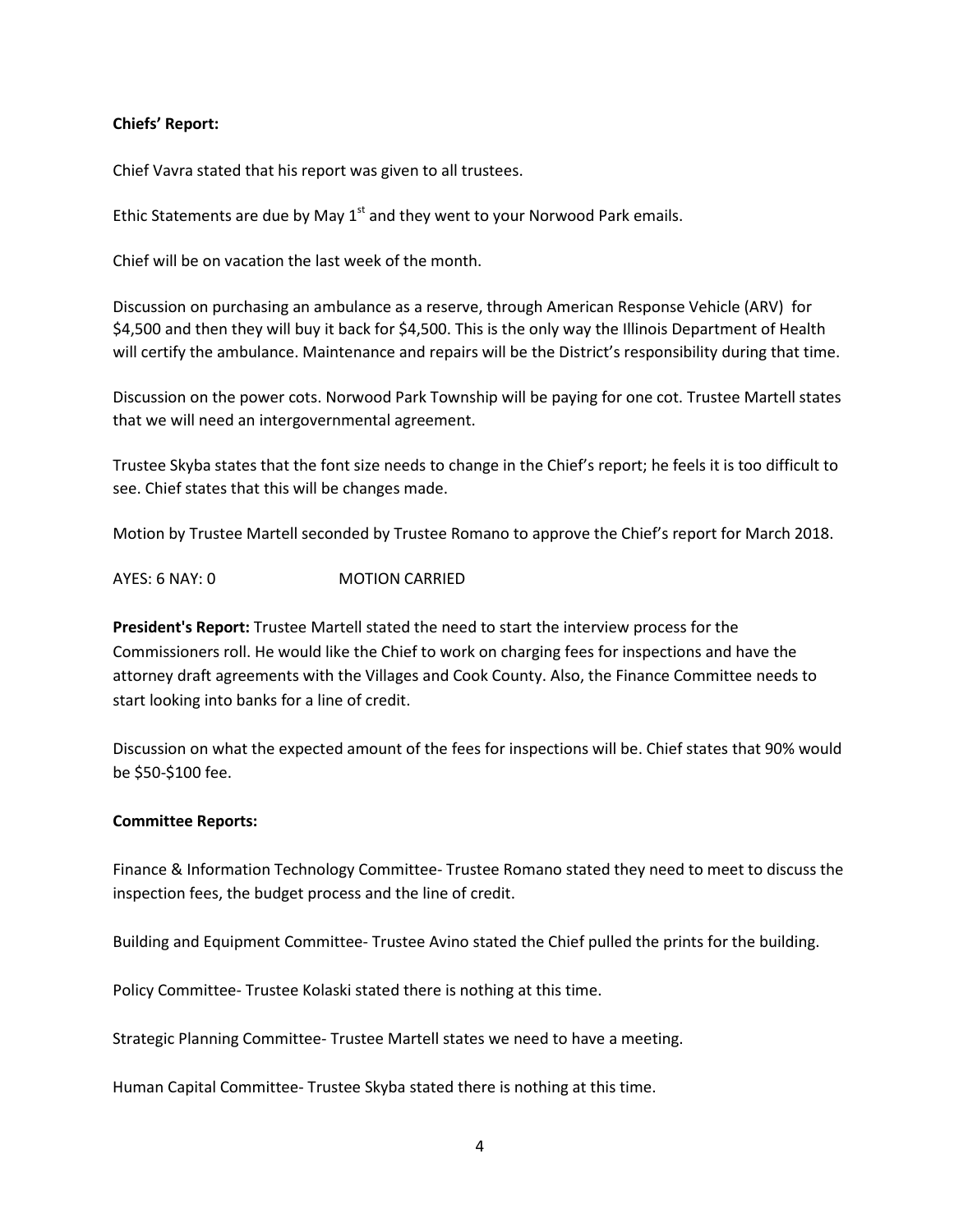Community Relations Committee-Trustee Avino stated they met and discussed the newsletter and hopes to have it done by the end of the month. Google maps are showing the Fire District incorrectly and we need to get it corrected. Waiting on brother fire department with Norwood MA.

We need to discuss the bricks further.

Trustee Skyba stated they had an interesting conversation regarding if the bricks and feels it should be a wall and not on the ground. Discussion.

Fire Commissioner & Pension Board Governance & Oversight Committee- Trustee Cichon stated there is a commissioners spot open, next meeting is June  $6<sup>th</sup>$ . Pension Fund meeting is May 2<sup>nd</sup>.

#### **Old Business:**

Motion by Trustee Avino and seconded by Trustee Skyba to table Ordinance #18-1, an Ordinance ratifying the Automatic Aid Agreement with Rosemont Fire Department.

Tabled and sent to the Finance Committee.

| Roll Call: | Trustee Skyba; yes, Trustee Martell; yes,  |
|------------|--------------------------------------------|
|            | Trustee Romano; yes, Trustee Kolaski; yes, |
|            | Trustee Avino; yes, Trustee Cichon; yes.   |

AYES: 6 NAY: 0 MOTION CARRIED

#### **New Business**

Motion by Trustee Skyba and seconded by Trustee Cichon to approve the salary increase of 1.93% for Chief Terrence Vavra per the contract.

Roll Call: Trustee Skyba; yes, Trustee Martell; yes, Trustee Romano; yes, Trustee Kolaski; yes, Trustee Avino; yes, Trustee Cichon; yes.

AYES: 6 NAY: 0 MOTION CARRIED

Motion by Trustee Kolaski and seconded by Trustee Cichon to approve \$6,744.37 to Chicago Communication for the District's portion of the purchase and installation of antenna equipment from Norridge Dispatch to Municipal Consolidated Dispatch.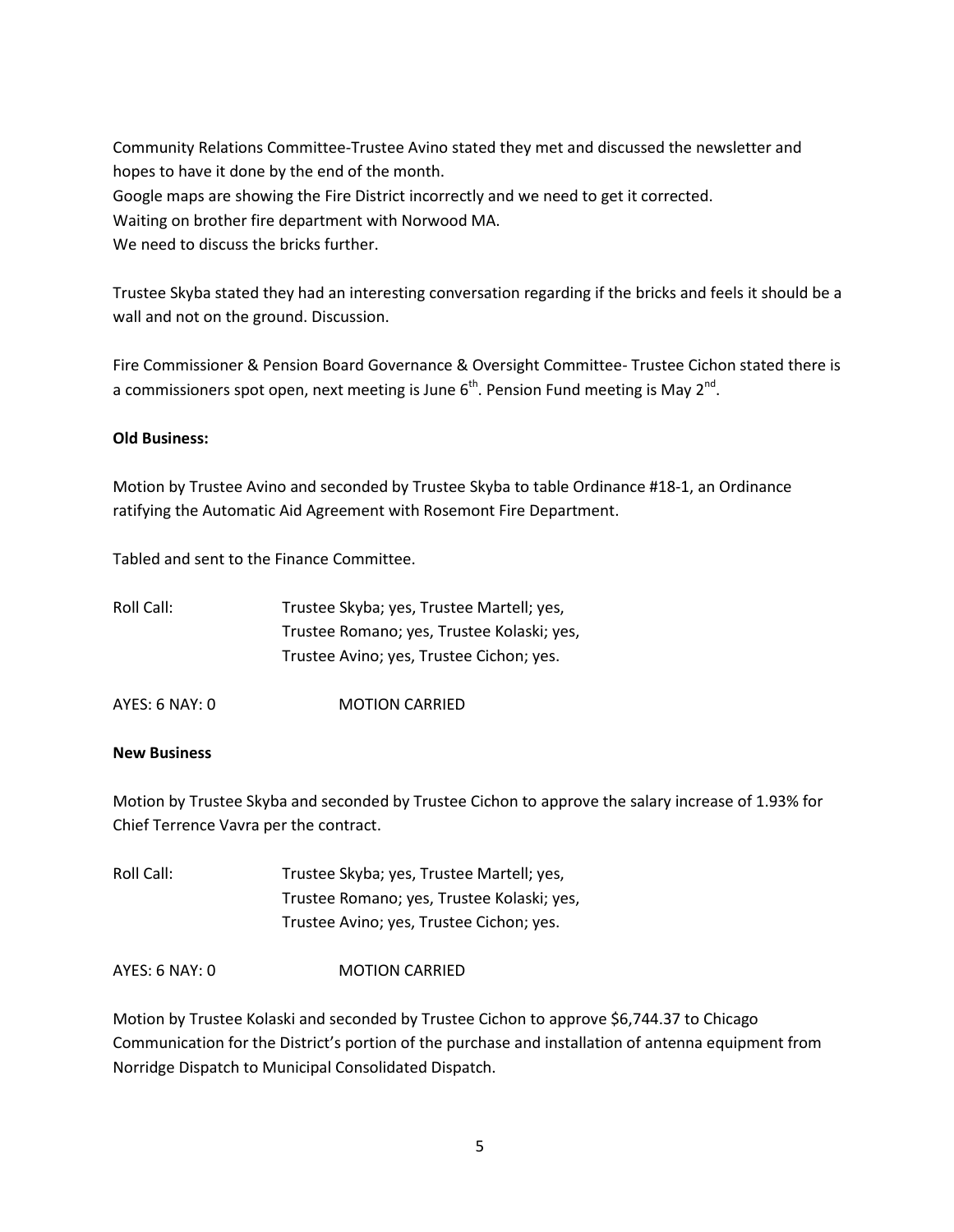Chief explained that this is our portion for the maintenance per our agreement with MCD. Discussion. This is what we need to do to keep our radio equipment working.

Roll Call: Trustee Skyba; yes, Trustee Martell; yes, Trustee Romano; yes, Trustee Kolaski; yes, Trustee Avino; yes, Trustee Cichon; yes.

AYES: 6 NAY: 0 **MOTION CARRIED** 

Motion by Trustee Martell and seconded by Trustee Skyba to approve the cost to print and distribute Norwood Park Fire Protection District's Spring edition Newsletter, *The Size-Up*. Printing and distribution through FCL Graphics at a cost not to exceed \$6,000.

Roll Call: Trustee Skyba; yes, Trustee Martell; yes, Trustee Romano; yes, Trustee Kolaski; yes, Trustee Avino; yes, Trustee Cichon; yes.

AYES: 6 NAY: 0 **MOTION CARRIED** 

Motion by Trustee Martell and seconded by Trustee Avino to modify the payment to \$5,072 to Physio-Control, Incorporated for the purchase of 2 McGrath Video Laryngoscopes along with additional blades and batteries. Modified motion includes shipping, handling and change to payee name.

| Roll Call: | Trustee Skyba; yes, Trustee Martell; yes,  |
|------------|--------------------------------------------|
|            | Trustee Romano; yes, Trustee Kolaski; yes, |
|            | Trustee Avino; yes, Trustee Cichon; yes.   |

AYES: 6 NAY: 0 MOTION CARRIED

Motion by Trustee Martell and seconded by Trustee Cichon to approve the cost of additional wall mount kits and installation of switch and Firewall, for the phone system, to be installed by Pentegra at an addition cost of \$1,040.

Trustee Martell asked if this was additional cost, Chief explained that this is additional as well as what was being done.

Roll Call: Trustee Skyba; yes, Trustee Martell; yes, Trustee Romano; yes, Trustee Kolaski; yes, Trustee Avino; yes, Trustee Cichon; yes.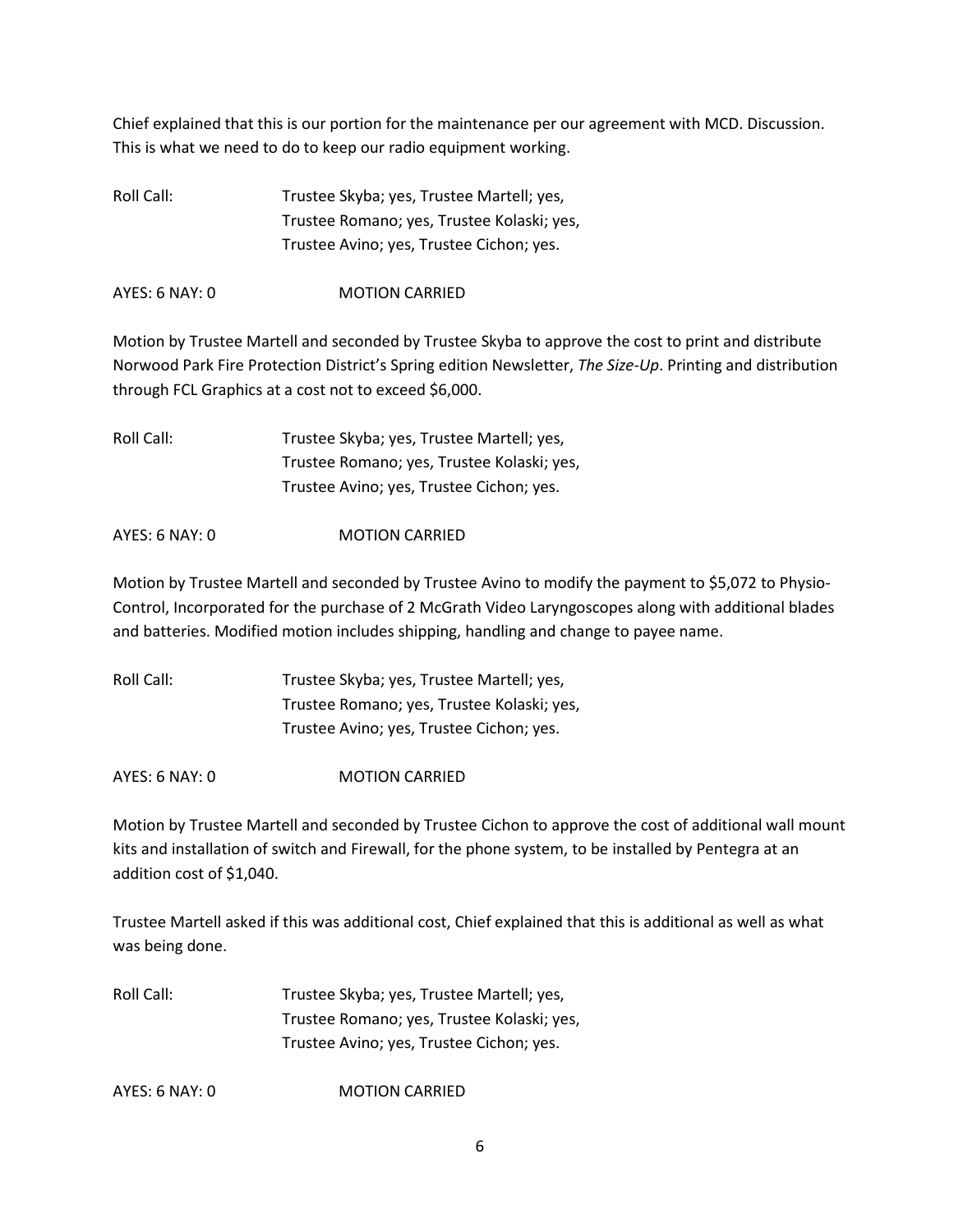Motion by Trustee Kolaski and seconded by Trustee Skyba to approve the payment to Industrial Organization Solutions, Inc. at a cost of \$1,548.00 for the completion of the entry-level firefighter testing.

| Roll Call: | Trustee Skyba; yes, Trustee Martell; yes,  |
|------------|--------------------------------------------|
|            | Trustee Romano; yes, Trustee Kolaski; yes, |
|            | Trustee Avino; yes, Trustee Cichon; yes.   |

AYES: 6 NAY: 0 MOTION CARRIED

Motion by Trustee Avino and seconded by Trustee Kolaski to go into Closed Session Pursuant to Section (2)(c)(1) of the Open Meetings Act (to discuss the appointment, employment, compensation, discipline, performance or dismissal of specific employees of the public body); and/or section (2)(c)(11) of the Act (pending, probable or imminent litigation); 5 ILCS 120/2(c)(3) Selection of a person to fill a public office and Section 2 (c)(2) Collective Negotiating matters between the public body and its employees.

| Roll Call: | Trustee Skyba; yes, Trustee Martell; yes,  |
|------------|--------------------------------------------|
|            | Trustee Romano; yes, Trustee Kolaski; yes, |
|            | Trustee Avino; yes, Trustee Cichon; yes.   |

AYES: 6 NAY: 0 MOTION CARRIED

Went in Closed Session at 8:17 PM

Returned from Closed Session at 9:46 PM, no decision made, no votes taken.

Roll Call: Trustee Skyba; yes, Trustee Martell; yes, Trustee Romano; yes, Trustee Kolaski; yes, Trustee Avino; yes, Trustee Cichon; yes, Fire Chief/Administrator Vavra; yes.

Motion by Trustee Romano and seconded by Trustee Kolaski to appoint Joanne Rybak to fill the vacancy on the Board of Trustees until such time as his/her successor is duly elected and qualified.

Trustee Martell states that she will be sworn in at the May meeting.

Roll Call: Trustee Skyba; yes, Trustee Martell; yes, Trustee Romano; yes, Trustee Kolaski; yes, Trustee Avino; yes, Trustee Cichon; yes.